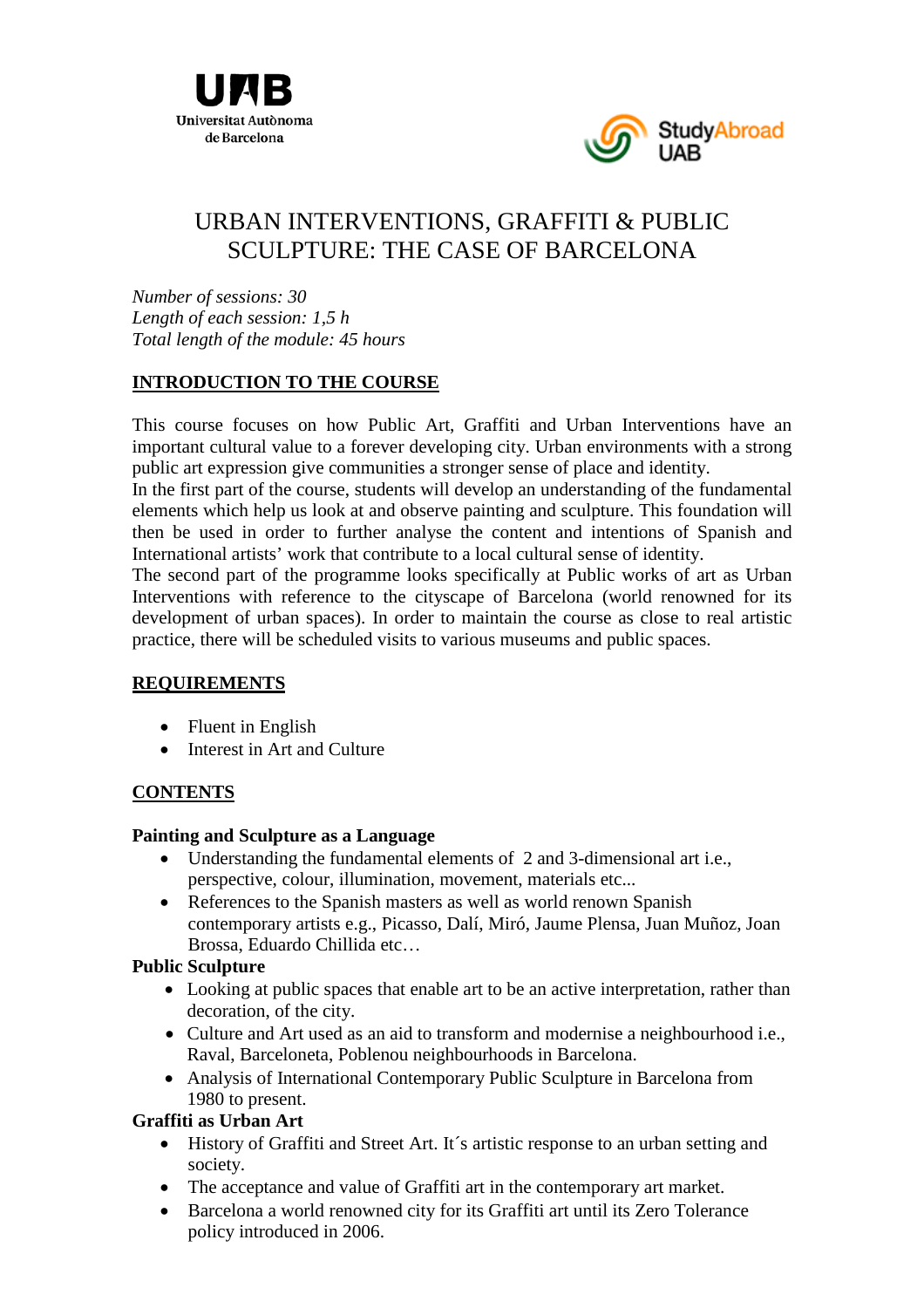



#### **Urban Interventions**

- From the development of Graffiti and Street Art evolves Urban Interventions, recognised as the most contemporary artwork to reach public space. These mainly spatial interventions bring art to the masses, using the street as a studio and gallery for artistic expression. Urban Interventions are an intelligent and critical commentary on the planning, use, and commercialization of public space.
- References to Barcelona and International artists.

# **GRADING**

# **Mid-term exam** (25%):

A mid-term exam will consist of the information that has been explored to date. The exam will consist of multiple choice questions as well as questions related to visual identifications of the fundamental elements in painting and sculpture.

#### **Participation and Papers** (20%):

1. A guided visit to a Museum or Commercial Gallery in Barcelona (this changes from each semester depending on what is being exhibited). Students are to select one of the artworks that interest them, and analyse it following the "Analysis of an Artwork" task sheet that will be given to them in class. (min. extension 3pgs - max. extension 5pgs).

#### **Presentations in class** (25%):

There are 2 compulsory presentations related to public spaces.

1. Students will present on a city walk route, (in a powerpoint presentation) their observations of design, art and culture in Barcelona.

2. Students will give a presentation on a Public Sculpture in a city of their choice explaining its reference to the city and its location. They are also to research and explain the general ideas and concepts of the artist's work to date.

# **Final Exam/Paper** (30%):

A research paper is due in on the last day of the course. Students will be able to choose among a range of topics related to the material explored throughout the course. Students will have a month to write the paper. (min extension 10 pgs - max. extension 14 pgs; excluding support images, index, bibliography, etc.).

# **BIBLIOGRAPHY**

PIPES; Alan *Foundations of Art & Design,* Laurence King Publishing Ltd, London 2003

MOURE, Gloria *Urban Configurations*, Ediciones Poligrafia SA-Barcelona, 1994

MILES, Malcolm *Art, Space and the City: Public Art and Urban Futures,* Routledge, UK. 1997